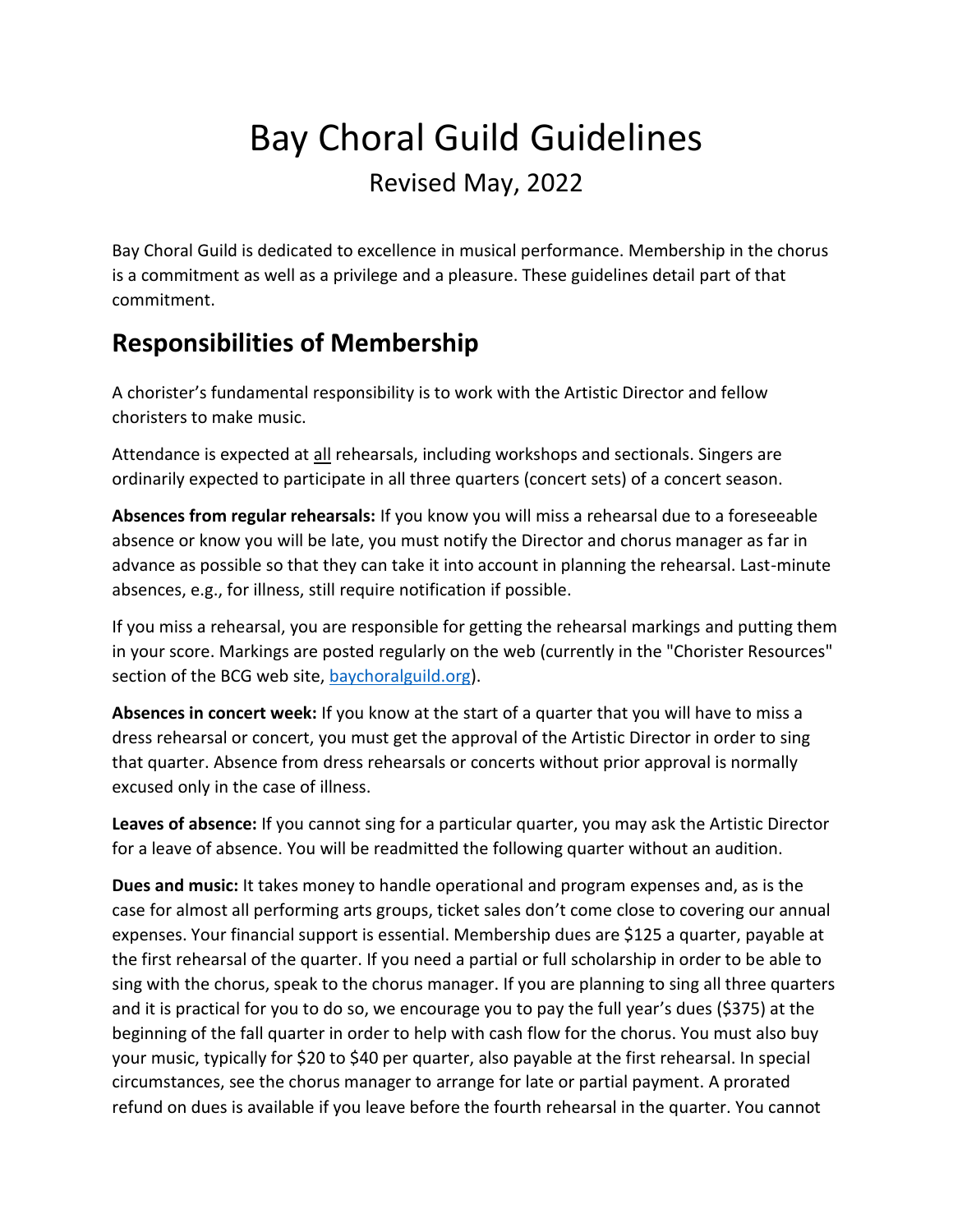return your music for a refund unless there is a shortage and it can be resold to another chorister.

#### **In rehearsal:**

 Be on time and take part in the warm-up, even if you have warmed up your voice beforehand. The focus of many warm-up exercises is on the ensemble sound. Your participation helps the whole group.

 Bring a pencil to mark whatever breaths, cut-offs, phrasing, dynamics, and so on that the Director gives. If you miss a rehearsal, or suspect you may not have gotten all the markings into your score, get the markings from the [Bay Choral Guild website.](https://www.baychoralguild.org/markings.html) And then, of course, observe the markings. Pay attention. When singing, watch the Director and listen to the rest of the group. When nobody is singing, keep your pencil ready and listen to the Director. Do not talk to your neighbor or focus on something else (such as your cell phone) when others are singing or the Director is speaking.

 Turn your phone off or put it in airplane mode during rehearsal. Check messages and take calls only during the break. Singular exception: If you are a professional who is "on call" during a specific rehearsal, your phone/pager should be in vibrator mode and you should quietly leave the rehearsal area to respond.

 Ask questions and make suggestions appropriately. If immediate attention is needed, raise your hand. Some questions are better kept until the break or after the rehearsal. For complex questions or suggestions, you are encouraged to email or phone the Artistic Director outside of rehearsal. Checking email regularly and reading the handouts can help you avoid asking questions that have already been answered. If something on a handout is not clear, it is generally best to ask about it before the rehearsal, not during rehearsal.

 If you find that you are asking questions more frequently than most other choristers, you should make sure you are up to date with the markings posted on the BCG website, consult a member of your section during a break, or hold your questions for the Artistic Director after the rehearsal.

 Avoid all scents and perfumes during rehearsals and performances. They can make it impossible for fellow choristers with respiratory allergies to sing.

**Home study:** Learn your part at home, and drill any difficult passages to work them into your voice. Rehearsal time is primarily for working on tuning, ensemble sound, and musical interpretation, not for teaching each part its lines. Practice recordings are usually available at or near the start of the quarter to help you study on your own.

**Performance checks:** Choristers who miss three or more rehearsals in a quarter or are late to four or more are subject to a performance check at the Director's discretion. The Director will notify singers with poor attendance of the date and time of the check. In a performance check,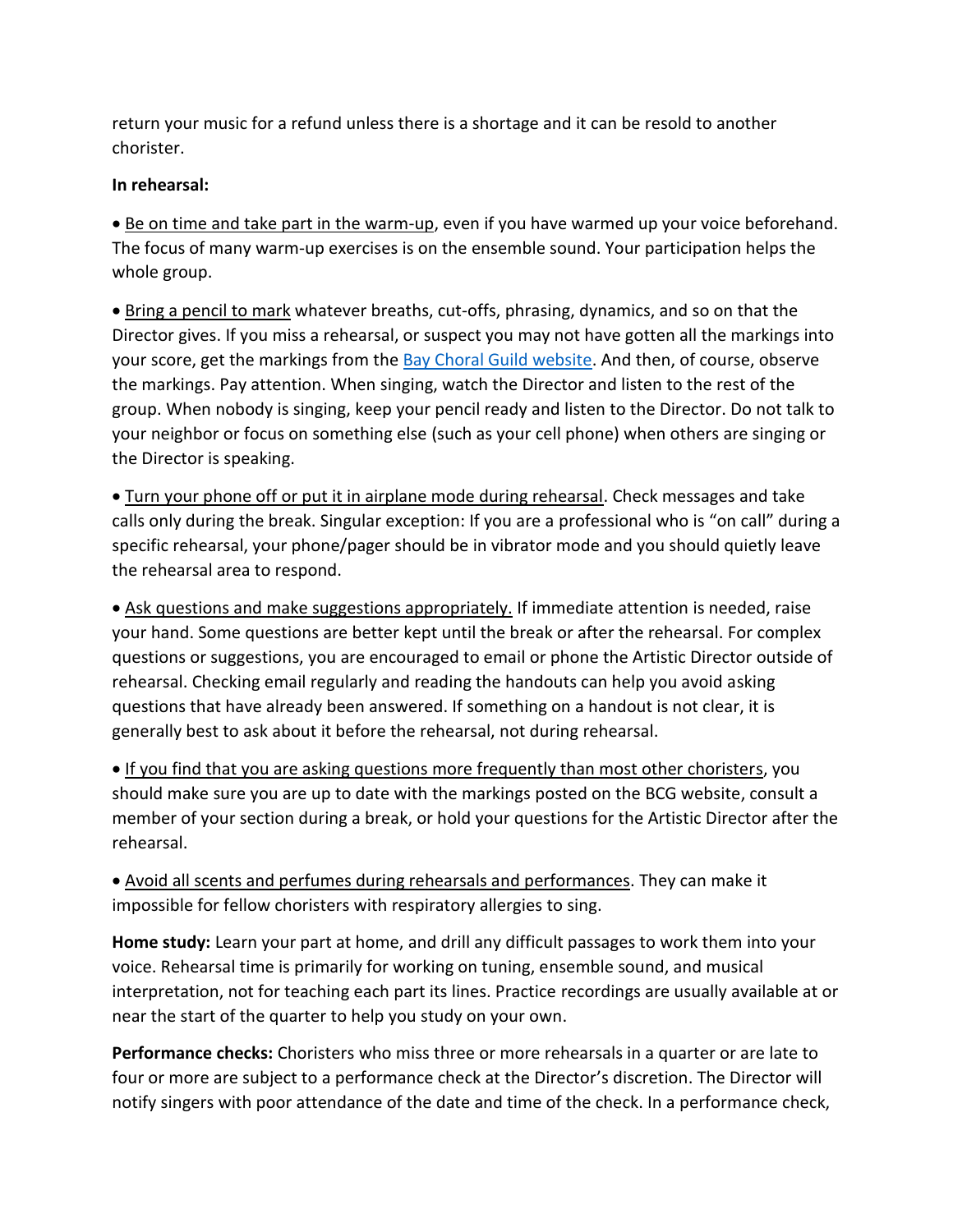a chorister must demonstrate facility with the music, singing alone or in a small group, to be allowed to continue.

**Email and web postings:** Many kinds of information are communicated electronically, including

- the Director's plan for the next rehearsal
- voicing charts detailing who sings which lines
- rehearsal calendars
- chorus rosters
- pronunciation guides and translations for foreign texts
- standing charts for the concert venues
- materials for publicizing concerts
- requests to assist with BCG receptions, concert set-up, and other activities and responsibilities
- announcements of BCG social events (e.g., hikes)

We communicate such information through the GuildGuild group on groups.io, and expect you to join GuildGuild as soon as possible. You usually are expected to print your own copies of handouts that are distributed as links or files attached to an email message. When you receive an email message or a handout with markings for the music, mark your score before the next rehearsal. You may occasionally receive a printed handout in rehearsal, typically if it was not ready until the day of the rehearsal.

**Ticket sales:** Our singers are the best promotional tool the chorus has. The majority of ticket sales come from you, either indirectly or directly. Advance-sale ticket prices are the same for sales through our website and paper tickets. If you want to be able to hand out paper tickets to your family and friends, the chorus ticket coordinator will give you concert tickets to sell and collect the funds from your sales. You are also encouraged to sell subscriptions at the beginning of the season, which currently aren't available through the website. You also will have the opportunity to give a limited number of complimentary tickets to new audience members. To promote the concerts, we will ask you to circulate flyers, posters, and email messages.

**Volunteering:** BCG is a volunteer-directed and operated organization, with the exception of the Artistic Director, accompanist, and part-time contractors (bookkeeper, audio engineer, and graphic artist). Day-to-day operations are led by the task leaders, whose names are listed in the quarterly chorus rosters. Volunteer support—in time, money, or both—is both an opportunity and a responsibility of every chorister. Contact the appropriate task leader if you are interested in helping out in their area, or let a board member know that you are willing to help and they will try to match you with a task. Meetings of the BCG Board of Directors are normally held on the third Monday of every month. We also welcome help from your family and friends, particularly for tasks that choristers are unable to carry out, such as ushering or working the "box office" for concerts.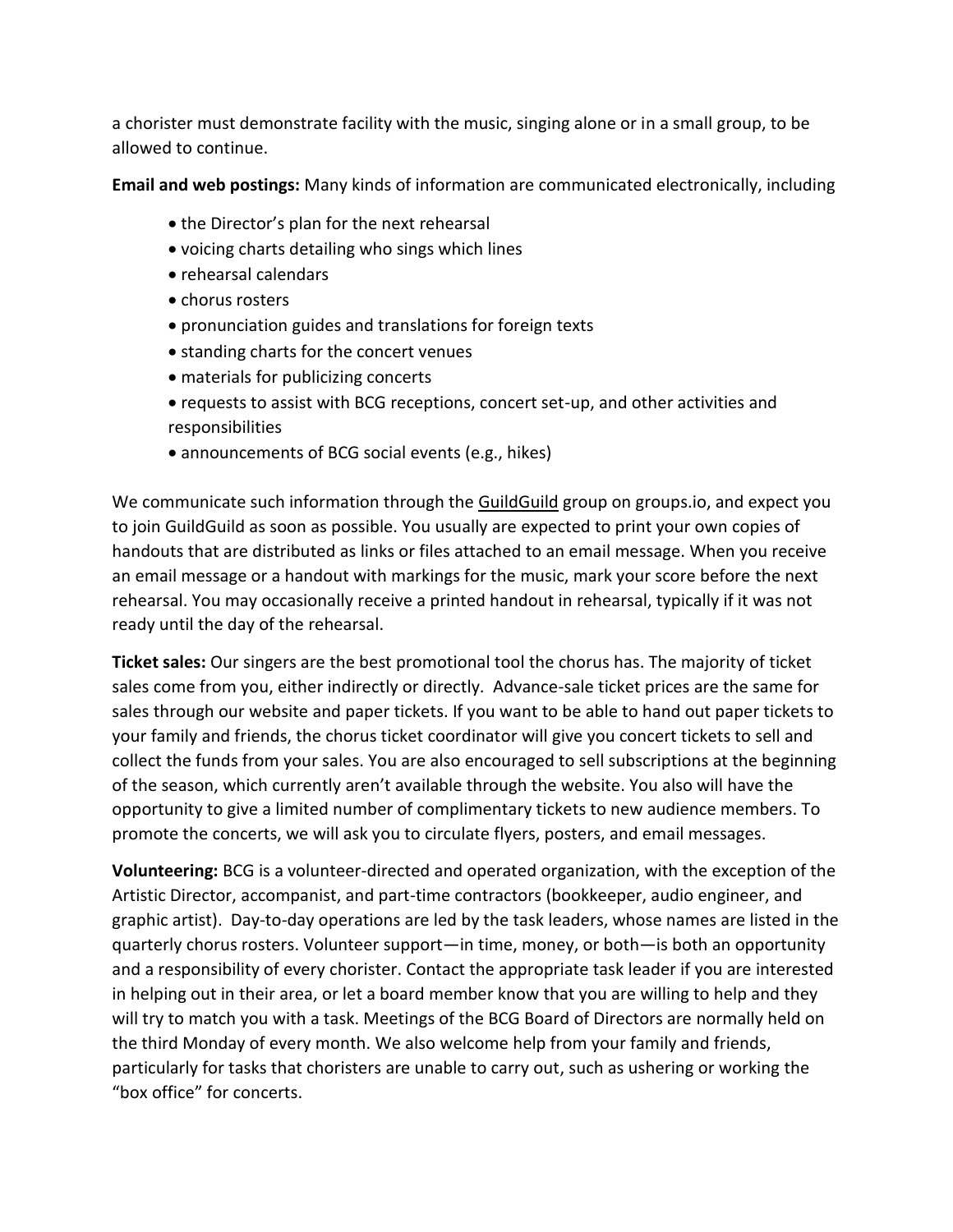### **Rehearsals and Workshops**

At the start of a season, a complete rehearsal schedule showing dates, times, and venues is posted to GuildGuild and on the BCG web site, baychoralguild.org, along with directions to all the venues.

Regular rehearsals are held weekly in Palo Alto on Monday evenings starting at 7:30.

Workshops usually are scheduled once each quarter, on a Saturday from 9:30-3:30 or as announced. The goals of an all-day workshop are to spend concentrated time working on the music, develop vocal technique, improve ensemble and sectional sound, and build our community. Workshops are an important part of the preparation for each concert and are not considered optional.

Dress rehearsals are held in the concert venues during the week of the concerts. For most concerts, there are 2 dress rehearsals, in Palo Alto and Campbell. Wearing your concert shoes or ones with similar heels allow sight lines to be checked, but there is no need to wear the rest of your concert attire. Your music should be in order in a black concert binder (or 2 binders, one for each half of the concert) so that you get used to holding it that way.

Concert warm-ups are held at the announced call times (90 minutes before concert start time) to prepare the chorus vocally, musically, and psychologically. Like the other rehearsals, they are mandatory. Arrive on time.

### **Concert Dress**

**Men**:

Standard: Tuxedo (preferred) or black suit. White shirt with a plain or pleated front and no ruffles. Black bow tie, socks, and dress shoes.

Summer alternative (if announced): Black pants. White, collared dress shirt

#### **Women**:

Standard: Chorus-issue, custom-fitted black velvet tunic-see the wardrobe manager to get measured. Dressy, black (opaque), full-length (to the ankle) skirt or loose pants (not tights). Black or neutral hose (if worn). Black dress shoes. No purses, shawls, or other accoutrements on stage.

Summer alternative (if announced): White blouse/collared shirt with at least elbowlength sleeves.

**Everyone**:

"Black" means solid black, not dark grey or navy blue. White means white, not ecru, beige, cream, or off-white. Jewelry must not be large, sparkly, or colorful enough to attract the audience's attention or reflect light if photographed.

Avoid scents: no perfume, aftershave, cologne, scented mousse, hair spray, or soap; no BO or garlic, onion, tobacco, or alcohol on the breath.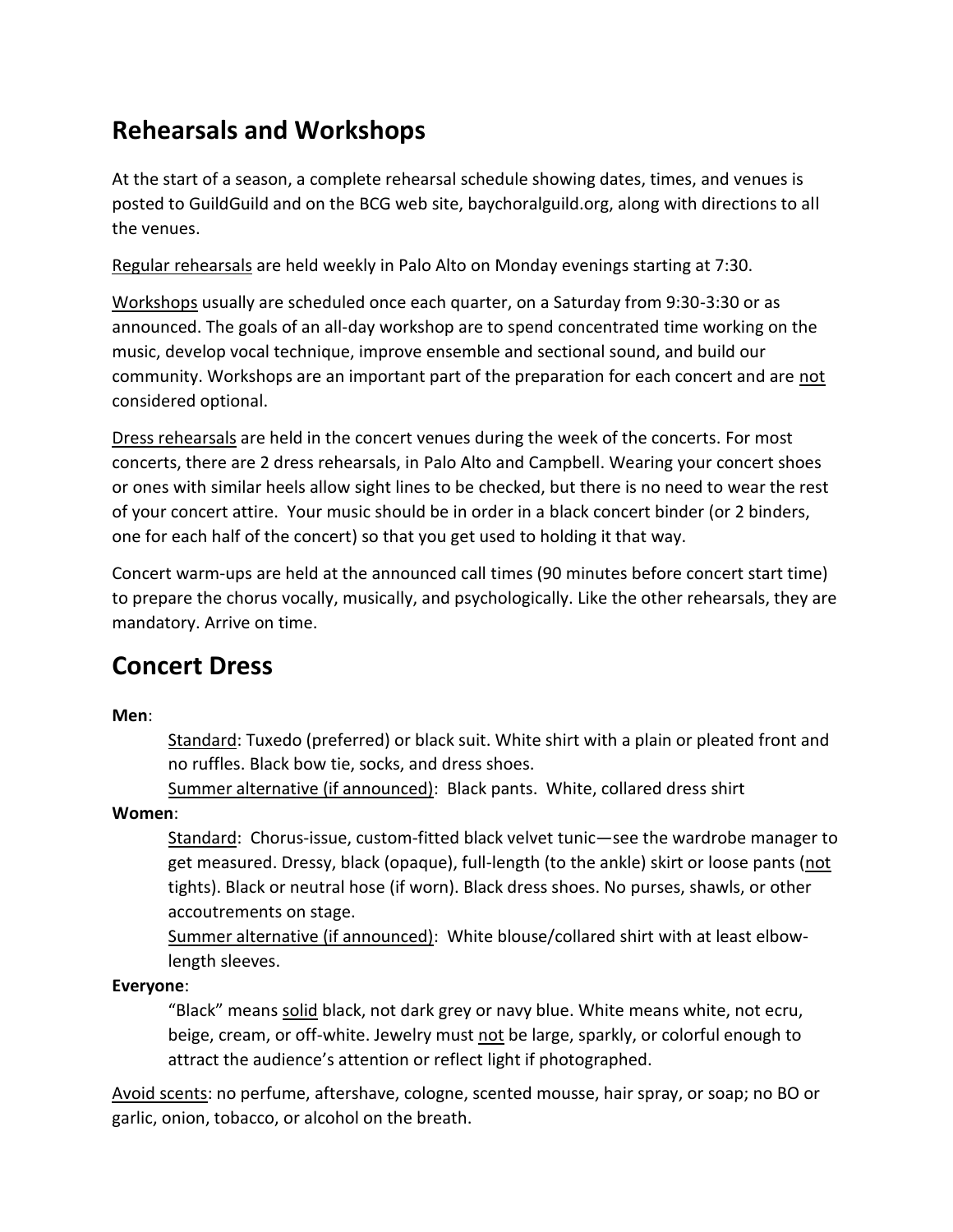Music must be in black folders or black covers.

### **Concert Deportment**

If you bring people with you, ask them to wait in the lobby or elsewhere during the warm-up. Audience members are not permitted in the house until the doors are opened to the public.

Pay attention to the instructions for getting on and off the stage and avoid unnecessary discussion. If you are not a row leader or designated sitter, just follow the singer next to you. The order of leaving is generally the exact reverse of the entrance.

Entering and leaving, carry your music in the hand away from the audience.

During the concert, keep your focus on the music and the Director whether you are singing at the moment or not. Your face and body language show that you are engaged with the performance. That, in turn, engages the audience.

Avoid extraneous noise or movement during the music as it will distract the audience. Do not bring a water bottle on stage unless absolutely necessary. Use a plastic container, not metal, and ensure that it cannot fall over during the concert.

After you file onto stage, do not lift and open your music until the conductor signals you to do so, and stay with the music until it is truly stopped. Do not anticipate the end of a piece or a movement by turning the page or rearranging your music. The conductor will signal the end.

When making a page turn in a quiet passage, mark your score to not turn the page in time with the music. Turn the page early, or else delay the turn if you do not sing at the start of the next page or have memorized that music.

When standing through a long solo, hold your music at your side. When sitting through a solo, you may keep your music open, but do not page along with the soloist. Turn immediately to your next entrance or the standing cue. You may page along in dress rehearsals, however.

Accept the applause for your performance with a smile. You may acknowledge the conductor, soloists and instrumentalists, but do so with decorum.

When filing out after the performance, do not break ranks to join your friends in the audience. Continue with the chorus all the way out of the hall.

### **Auditions**

**New members:** New member auditions are held by appointment at the beginning of each quarter and may also be held at other times as needed. An applicant must ordinarily commit to a full season. The audition is for the Artistic Director to get to know the applicant's voice, decide whether it meets the standards of the chorus, and determine where to place the singer (for example, first or second alto).